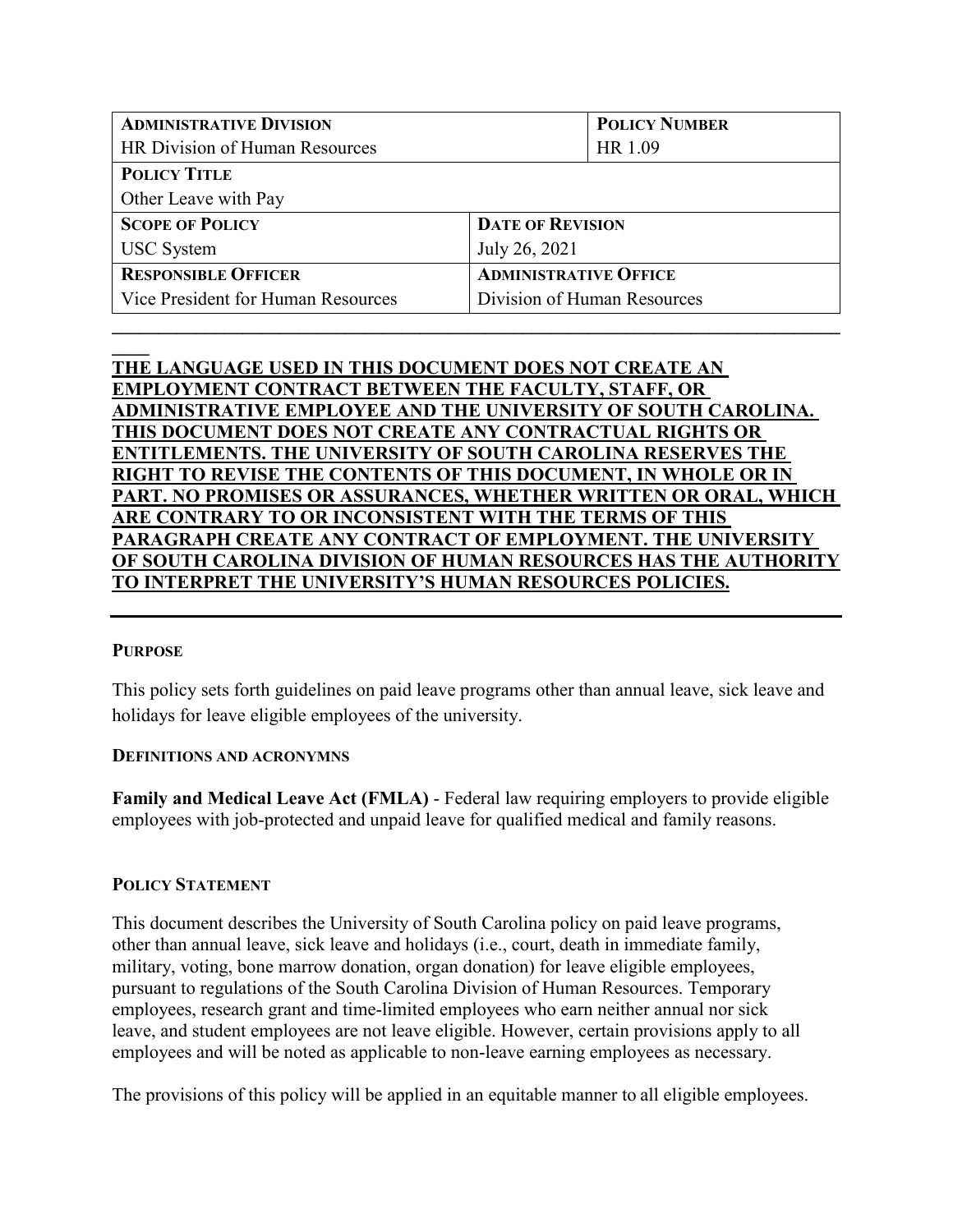Leave taken under this policy may qualify as Family and Medical Leave Act (FMLA) leave and, if so, will run concurrently.

Other Paid Leave Types

- A. Administrative Leave with Pay
	- 1. Employees who are physically attacked while in the performance of official duties and who suffer bodily harm as a result of the attack will be placed on administrative leave with pay rather than sick leave.
	- 2. The period of administrative leave for each incident may not exceed 180 calendar days.
	- 3. Denial of the use of this leave by the university for employees in FTE positions will be grounds for review by the Division of State Human Resources (DSHR) upon request of the employee. Administrative review by DSHR will be final.
- B. Adoption Leave- see university policy HR 1.06 Sick Leave
- C. American Red Cross Certified Disaster Service
	- 1. An employee who is a certified disaster service volunteer for the American Red Cross may use up to 10 days of paid leave in a calendar year to participate in specialized disaster relief services with the approval of the Vice President of Human Resources or designee.
	- D. Blood Drives and Blood Donation
	- 1. University employees are permitted to participate in university-sponsored blood drives during their work hours without using sick or annual leave.
	- 2. Employees who wish to donate blood at a time other than during a universitysponsored blood drive must be excused from work during the employee's regular work hours to make the donation. No leave time or make-up time will be required.
	- 3. The employee wishing to donate blood is required to notify the authorized supervisor of the scheduled donation and the amount of time needed as far in advance as possible. The supervisor may deny the employee's request for time if the absence of the employee would create an extraordinary burden on the department.
	- 4. In considering the employee's request, the department will take into consideration such factors as the necessity and type of blood donation and other factors the department considers appropriate.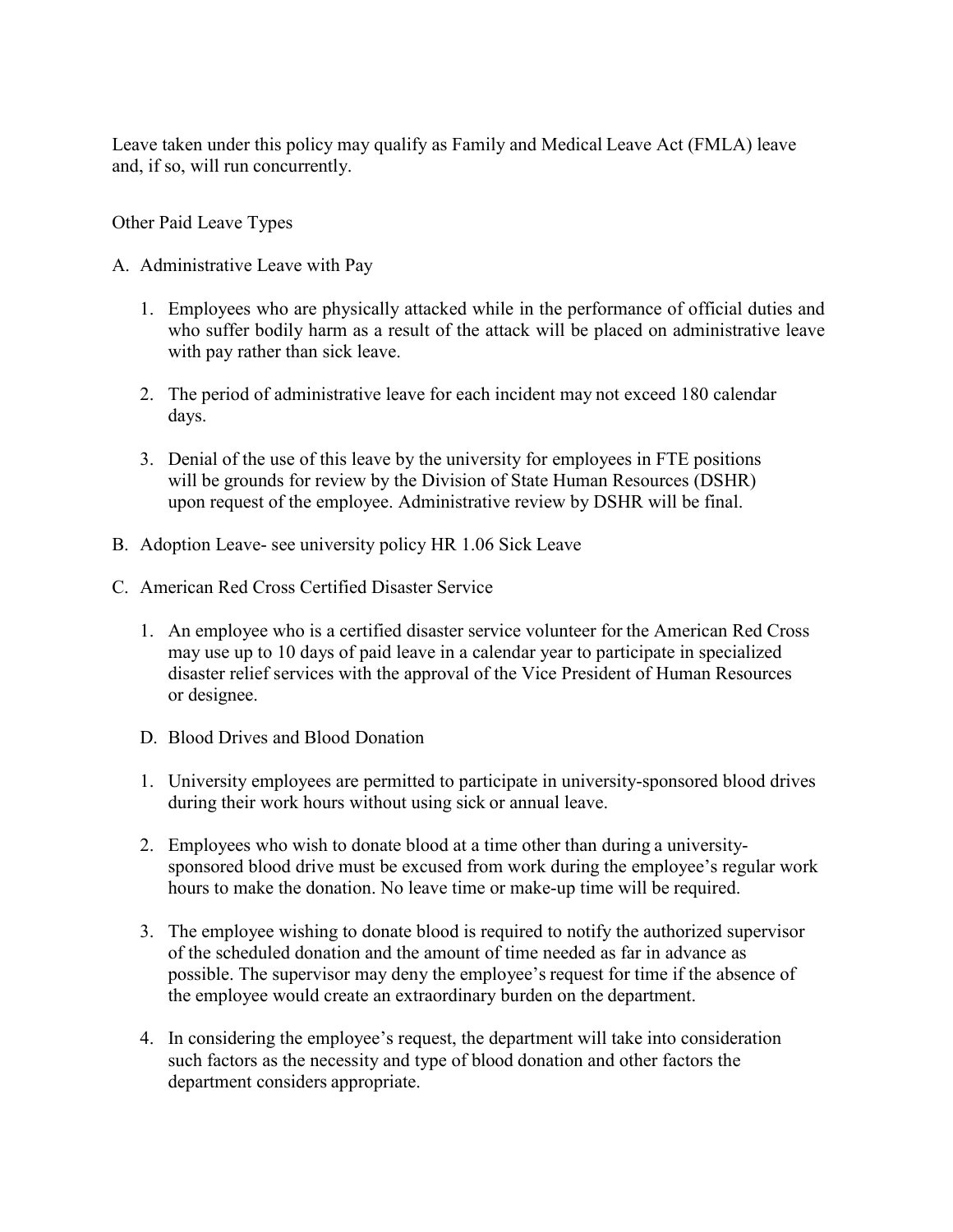- 5. The department may require the employee to provide documentation of the donation as a condition of approving the leave.
- E. Bone Marrow Donor Donation
	- 1. Any employee who works an average of 20 hours or more a week and who wishes to undergo a medical procedure to donate bone marrow may be granted bone marrow donor leave with pay.
	- 2. The total amount of paid leave may not exceed 40 work hours unless approved by the Vice President for Human Resources or designee. Such leave may require verification by a health care practitioner of the purpose and length of the request.
	- 3. If a medical determination is made that the employee does not qualify as a bone marrow donor, the paid leave granted to the employee before that determination will still be allowed.
- F. Court Leave
	- 1. Jury Duty
		- a. An employee summoned as a member of a jury will be granted court leave with pay. Any jury fees and/or travel payments shall be retained by the employee.
		- b. An employee who is excused from jury duty and is not required to be at court during the hours of the employee's workday is required to return to the job. The employee must be on authorized leave for any time they are excused from jury duty and do not return to work.
		- c. An employee on jury duty will be required to work on any given day only the number of hours of the employee's normal work schedule, minus the hours required to be at court.
	- 2. Subpoenaed As a Witness
		- a. When an employee is subpoenaed as a witness and will not receive any personal gain from the outcome of litigation, they will be entitled to court leave with pay for those hours required for the subpoena and may retain any witness fee and/or travel expense.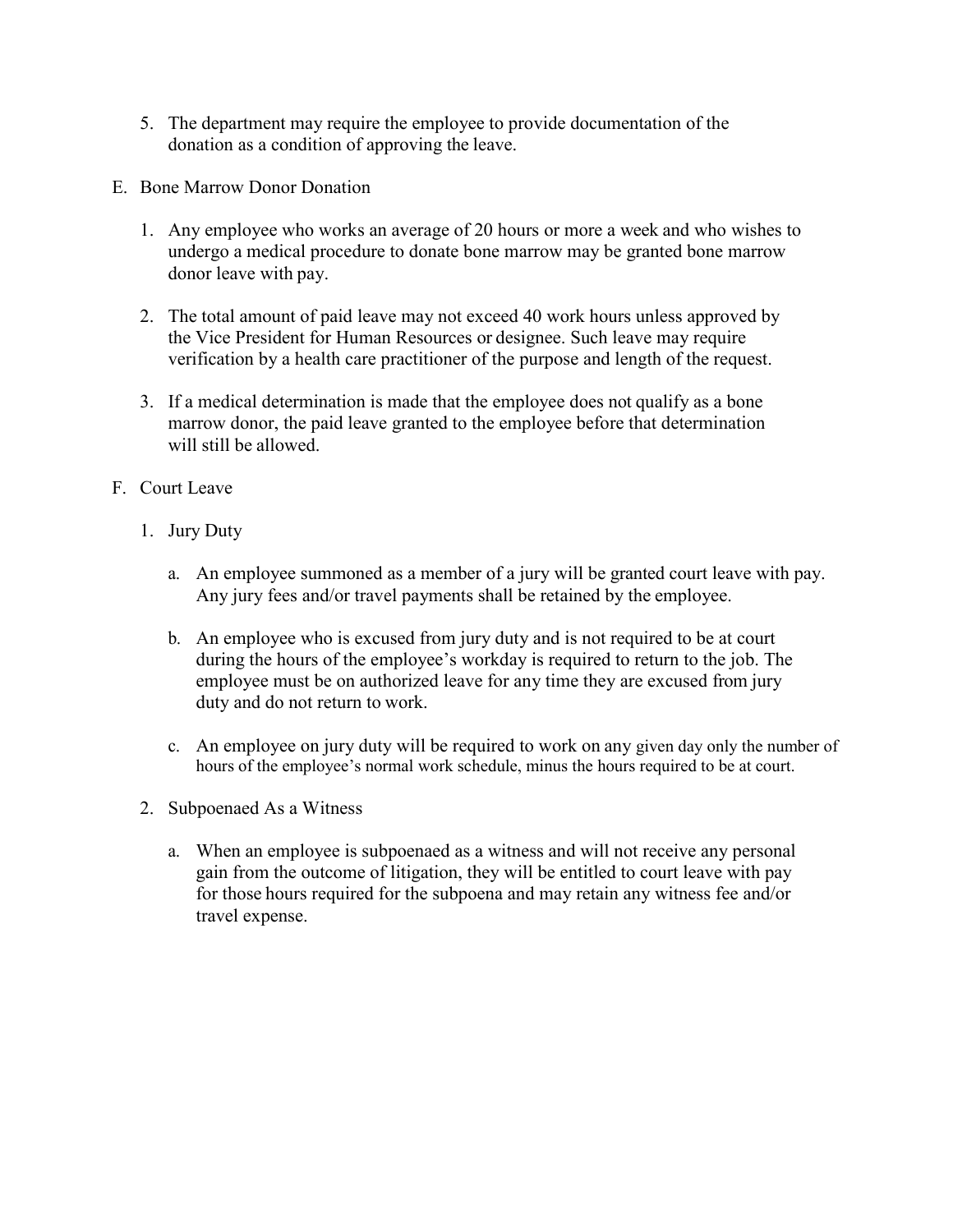- b. When an employee is subpoenaed to represent the university as a witness or defendant, the employee's appearance is considered a part of the employee's job. The employee will be reimbursed for any meals, lodging and travel expenses according to university policy.
- c. When an employee attends, in an official capacity, a mediation or mediationarbitration conference, the employee's attendance is considered part of the employee's job.
- d. When an employee appears as a witness or in any other official capacity in a hearing before the University Grievance Committee or the State Employee Grievance Committee, the employee's appearance is considered part of the employee's job.
- 3. Order of Protection

An employee, who is a victim of or witness to a crime and must attend court in relation to the case or in order to obtain an Order of Protection or restraining order, shall receive court leave with pay.

4. Personal Litigation

An employee engaged in personal litigation is not eligible for court leave, but may use accrued annual leave or request supervisor approval for leave without pay.

- G. Death in the Immediate Family
	- 1. Upon request, an employee will be granted up to three consecutive workdays of leave with pay as a result of the death of any member of the employee's immediate family. For purposes of this policy, immediate family is defined as the parent, spouse, children/spouse of children, brother/spouse of brother, sister/spouse of sister, grandparent, great-grandparent, grandchild, great-grandchild, or legal guardian of either the employee or the employee's spouse.
	- 2. When a death in the employee's immediate family occurs while the employee is on annual or sick leave, leave for death in the family will replace the annual or sick leave taken for up to three consecutive work days.
	- 3. When a death in the employee's immediate family occurs on an official university holiday, the employee will be entitled to the holiday and to three consecutive workdays of family bereavement leave.
	- 4. An employee requesting leave for a death in the immediate family shall submit a statement stating the name of the deceased and the relationship to the deceased to their supervisor to facilitate approval of leave.
- H. Educational Leave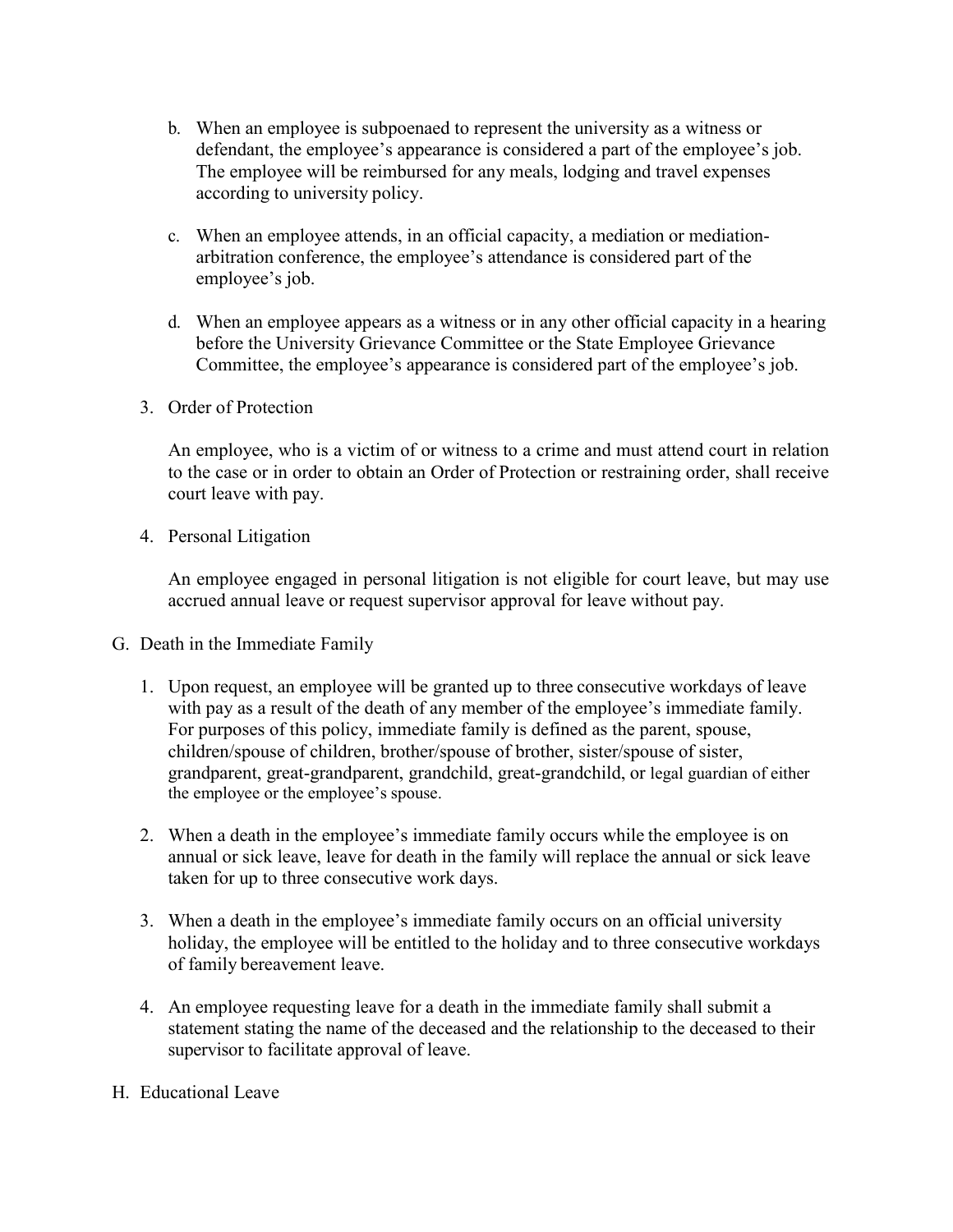- 1. Educational leave provides employees the opportunity to further their education and aids in the facilitation of potential opportunities for advancement with the university.
- 2. An employee is encouraged to schedule classes during off-duty hours whenever possible. When a class cannot be scheduled during off-duty hours, the department may adjust the employee's work schedule if doing so will not interfere with normal efficient operations of the department. Work schedule changes must comply with requirements of the university timekeeping system.
- 3. When a class cannot be scheduled during off-duty hours and the department cannot feasibly adjust the work schedule of the employee, the employee may be allowed to take annual leave or may be granted leave without pay with prior supervisor approval in order to attend classes.
- 4. This leave does not affect sabbatical leave for teaching personnel and officials of academic rank.
- I. Extended Disability Leave

Under the Americans with Disabilities Act (ADA), the Americans with Disabilities Act Amendments (ADAAA), and other applicable laws, certain extended impairments may be protected as disabilities and may require reasonable accommodation. In certain cases, the use of leave may be considered a reasonable accommodation. Determinations regarding reasonable accommodations will be made on a case-by-case basis as dictated by the circumstances.

- J. Family and Medical Leave Act (FMLA) see university policy HR 1.07 Family and Medical Leave
- K. Hazardous Weather and Emergency Leave see university policy HR 1.18 Hazardous Weather and Emergency Leave
- L. Military Leave cross reference university policy HR 1.07 Family and Medical Leave
	- 1. Short-Term Military Training
		- a. All officers and employees of the state of South Carolina or a political subdivision of the state of South Carolina, who are either enlisted or commissioned members of the South Carolina National Guard, the United States Army Reserve, the United States Air Force Reserve, the United States Naval Reserve, the United States Marine Corps Reserve, or the United States Coast Guard Reserve, are entitled to leaves of absence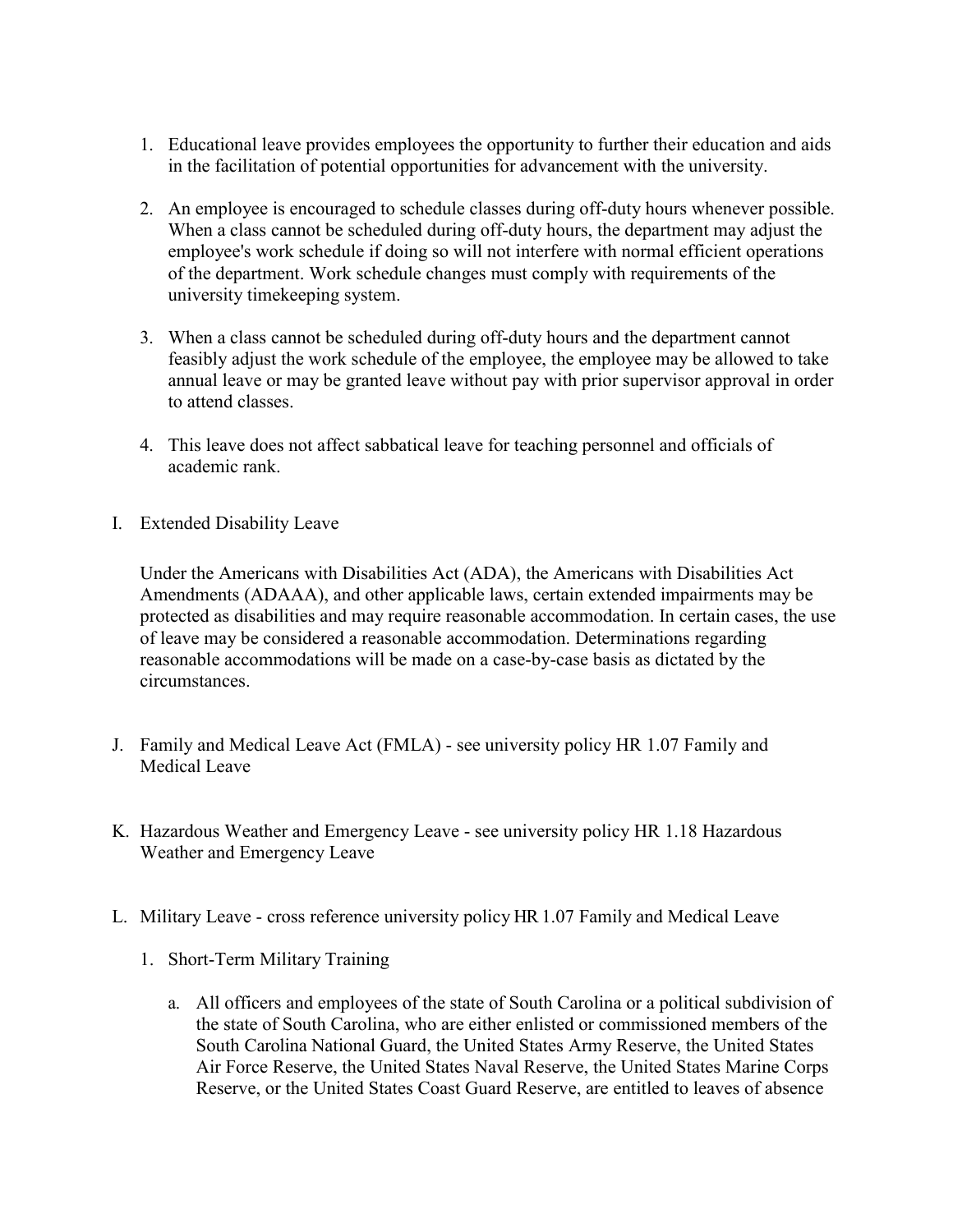from their respective duties without loss of pay, time, or efficiency rating, for one or more periods not exceeding an aggregate of 15 regularly scheduled average workdays in any federal fiscal year during which they may be engaged in training or any other duties ordered by the Governor, the Department of Defense, the Department of the Army, the Department of the Air Force, the Department of the Navy, the Department of the Treasury, or any other department or agency of the government of the United States having authority to issue lawful orders requiring military service. In the event any such person is called upon to serve during an emergency, they are entitled to such leave of absence for a period not exceeding 30 additional days.

- b. A state employee in a full time position who serves on active duty in a combat zone and who has exhausted all available leave for military purposes is entitled to receive up to thirty additional work days of military leave in any one federal fiscal year.
- c. Saturdays, Sundays, and state holidays shall not be included in the 15-day aggregate unless that particular day to be included is a regularly scheduled workday for the employee involved.
- d. Leave for military training in excess of 15 workdays in a federal fiscal year may, at the discretion of the employee, be charged against accrued annual leave. If annual leave has been exhausted, or if the employee elects not to use annual leave, the absence will be charged as a leave of absence (leave without pay).
- 2. Long Term Military Leave of Absence
- a. Every employee of the state of South Carolina or any political subdivision thereof who, has been, or shall be commissioned, enlisted, or selected for service in the Armed Forces of the United States (excluding short term training) shall, so long as the requirements and regulations of the Armed Forces shall prevent his/her return to civil employment for a period of 90 days thereafter, but in no event for a period longer than five years from the date of entry into the Armed Forces of the United States, be entitled to leave of absence from his/her duties as an employee of the State or any political subdivision thereof, without loss of seniority or efficiency or register ratings.
- b. The word "employee" as used herein shall not be construed to mean an officer or official elected or appointed to a term pursuant to a statute or the constitution of this state.
- M. Sabbatical Leave- refer to appropriate Faculty Manual document.
- N. State Employee Grievances and Appeals Attendance- refer to Division of State Human Resources Regulation 19-712.01 F.4.c. and d.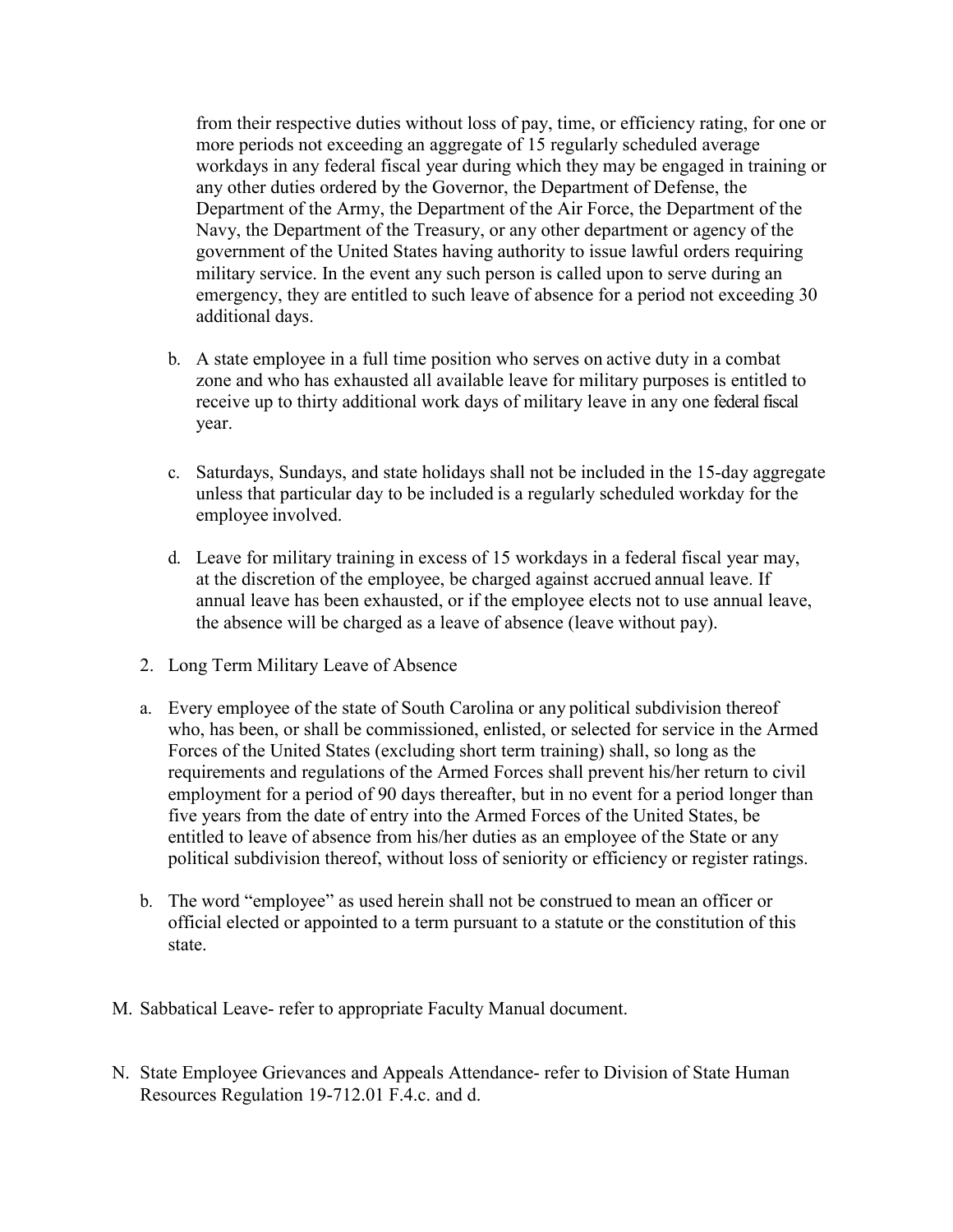## O. Voting Leave

- 1. An employee who lives at such distance from the assigned work location as to preclude voting outside of working hours may be authorized a maximum of two hours of leave with pay for this purpose. To work at the polls during elections, an employee must be on authorized leave with or without pay.
- 2. Employees are encouraged to vote either before or after work. However, supervisors, while ensuring proper coverage in the workplace, should be flexible with employees so that employees can exercise their right to vote.
- P. Worker's Compensation Leave see university policy HR 1.66 Worker's Compensation

## Q. Organ Donor Leave

All employees of the university who wish to be an organ donor and who accrue annual or sick leave as part of their employment are entitled to leaves of absence from their respective duties without loss of pay, time, leave, or efficiency rating for one or more periods not exceeding an aggregate of 30 regularly scheduled workdays in any one calendar year during which they may engage in the donation of their organs. Saturdays, Sundays, and state holidays may not be included in the 30-day aggregate unless the particular Saturday, Sunday, or holiday to be included is a regularly scheduled workday for the employee.

### **PROCEDURES**

### Requesting Leave

- A. American Red Cross Certified Disaster Service
	- 1. A request must be submitted to and reviewed by the employee's supervisor for approval/denial.
	- 2. An employee who is a certified disaster service volunteer for the American Red Cross should request this leave as far in advance as possible.
	- 3. A copy of the official notice requiring service should be attached to the request for leave.
- B. Blood Drive and Blood Donation
	- a. A request must be submitted to and reviewed by the employee's supervisor for approval/denial.
	- b. An employee requesting leave to donate blood should request the leave as far in advance as possible.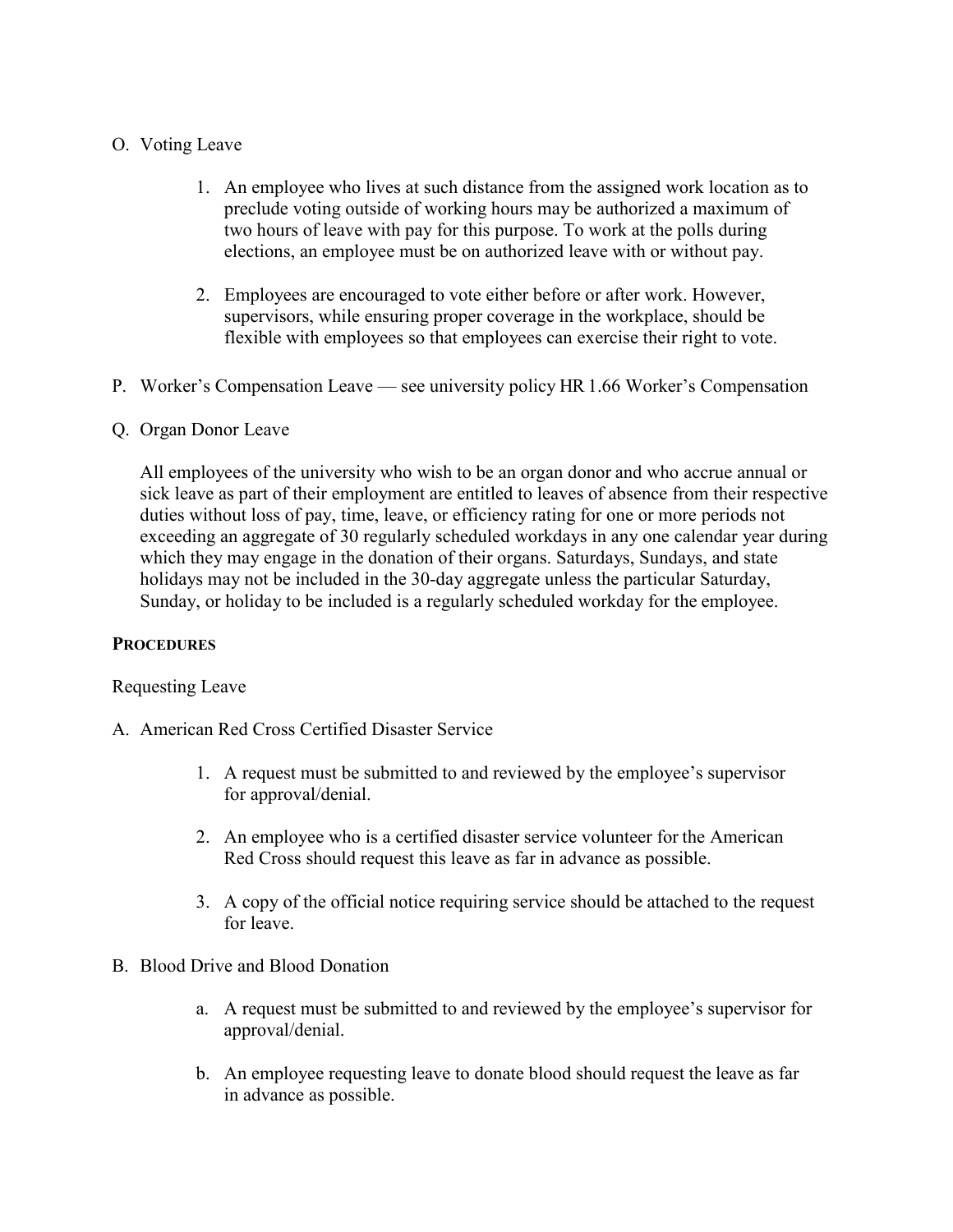- c. The department may require the employee to provide documentation of the donation.
- C. Bone Marrow Donations
	- a. A request must be submitted to and reviewed by the Division of Human Resources for approval/denial.
	- b. An employee requesting leave as a result of the bone marrow donor program must attach verification by a health care practitioner of the purpose and length of the request.
- D. Organ Donor
	- a. A request must be submitted to and reviewed by the Division of Human Resources for approval/denial.
	- b. An employee requesting leave as a result of the organ donor program must attach documentation from the attending physician of the proposed organ donation before leave is approved that confirms that the employee is the donor.
- E. Court
	- a. A request must be submitted to and reviewed by the employee's supervisor for approval/denial.
	- b. Upon receipt of a summons or subpoena, the employee must provide a copy of the document in the request to the supervisor and provide as much information as is known about expected absences related to service as a juror or witness.
- F. Death in the Immediate Family
	- a. A request must be submitted to and reviewed by the employee's supervisor for approval/denial.
	- b. The request must include the name of the deceased and the relationship of the deceased to the employee.
- G. Extended Disability Leave
	- a. A request must be submitted to and approved by the Division of Human Resources for approval/denial.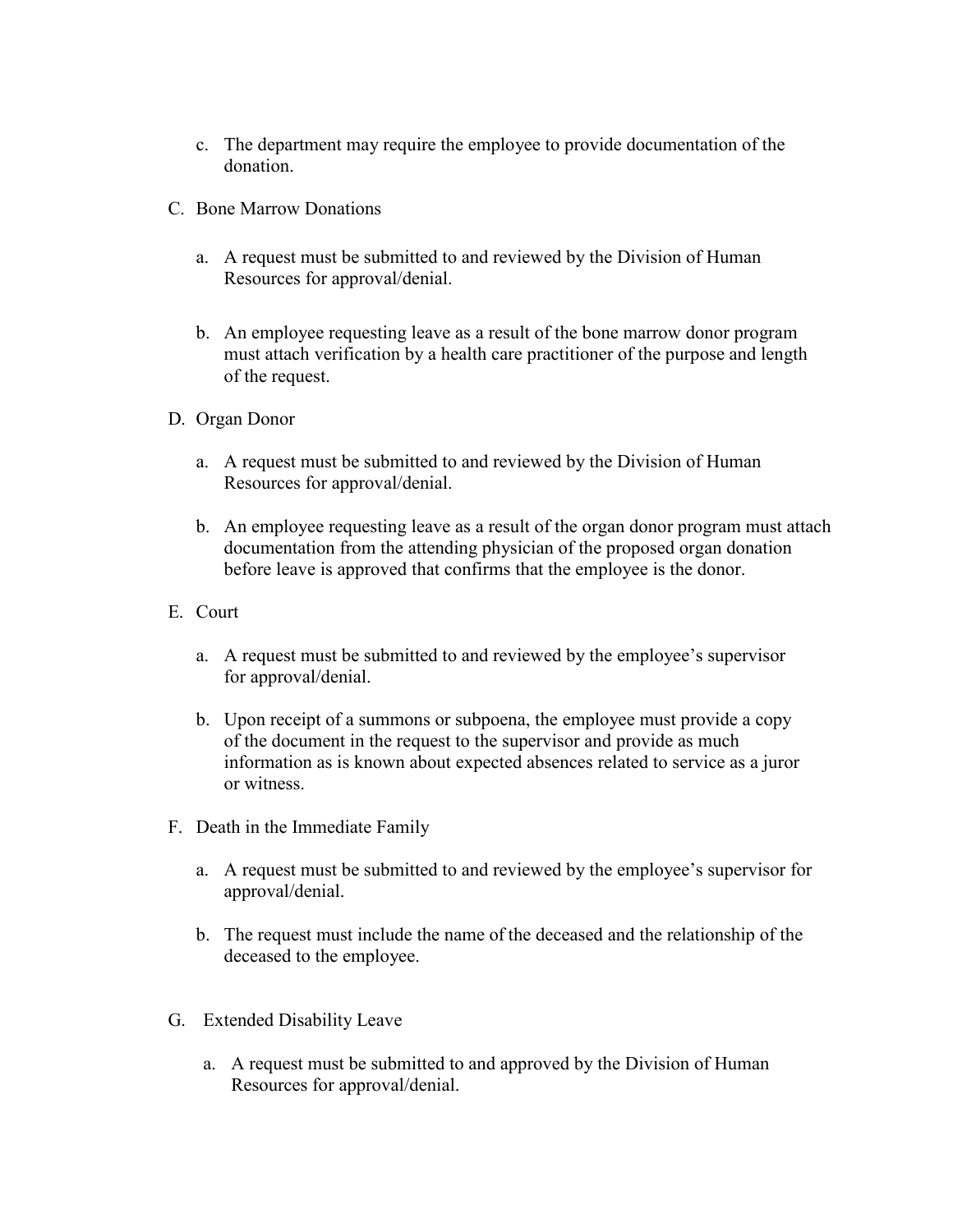b. The request must provide certification from the health care provider to include:

(1) the date on which the disability commenced

(2) the probable duration of the condition and a probable return date, and

(3) appropriate medical facts within the knowledge of the health care provider

regarding the condition and any work limitations.

Dates set forth in the health care provider's certificate may be amended.

The university may require additional documentation from the health care provider issuing the certification or may secure additional medical opinions from other health care providers. If an employee's health care provider or the employee identifies a disability as long-term, the university may encourage the employee to contact the Public Employee Benefit Authority (PEBA) to evaluate eligibility for any appropriate benefits.

- H. Military Leave
	- 1. A request must be submitted to and reviewed by the Division of Human Resources for approval/denial.
	- 2. The employee must submit the request as far in advance as possible and must attach a copy of the official military orders or appropriate military certification documentation.
- I. Voting Leave
	- 1. A request must be submitted to and reviewed by the employee's supervisor for approval/denial.
	- 2. The employee may be required to attach a statement that provides the employee's voting location.
- J. Administrative Leave With Pay
	- 1. A request must be submitted to and reviewed by the Division of Human Resources for approval/denial.
	- 2. The employee must attach appropriate documentation to support the request.

# Reporting Leave

All leave taken pursuant to this policy must be reported through the university's time keeping system.